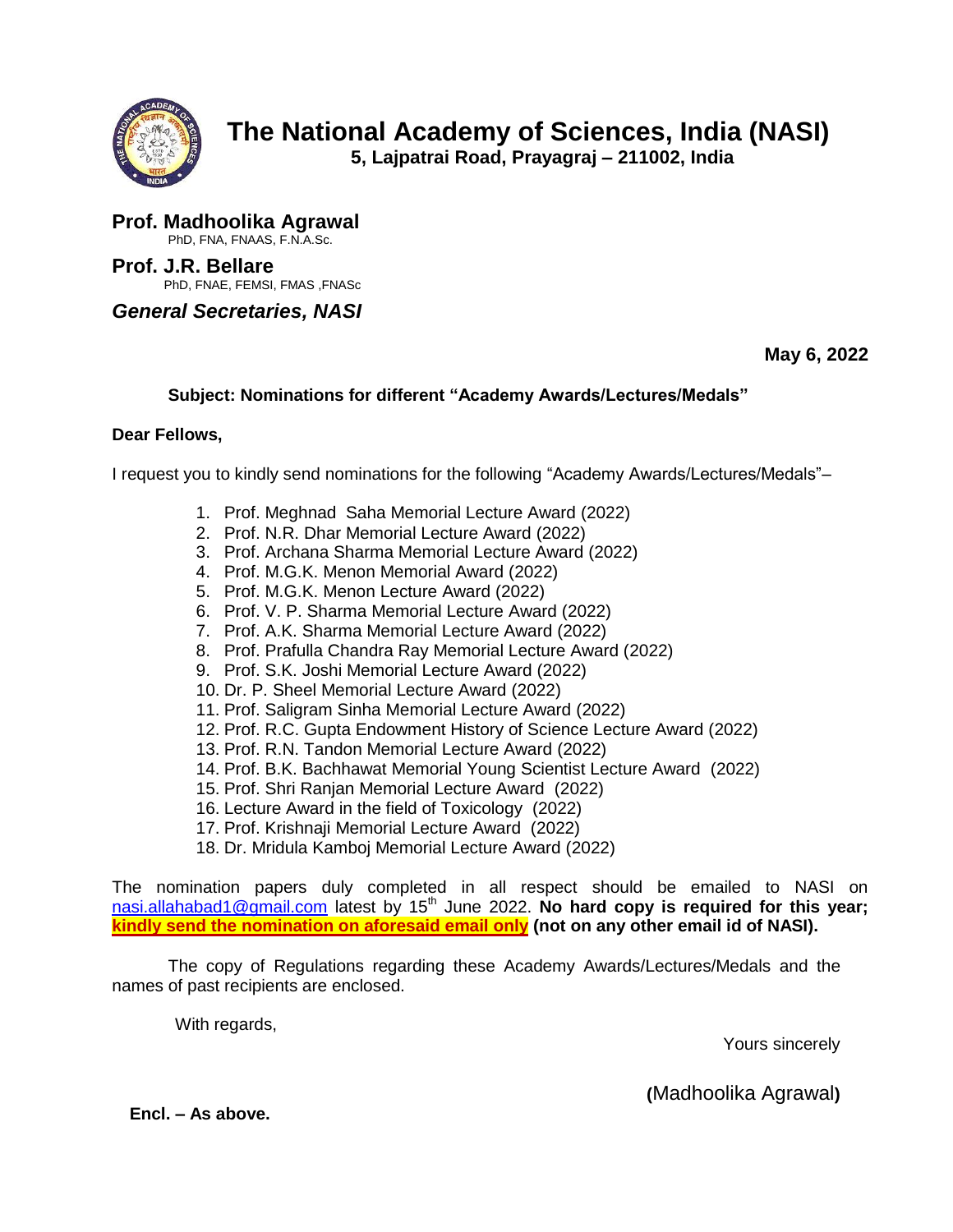# **THE NATIONAL ACADEMY OF SCIENCES, INDIA**

5, LAJPATRAI ROAD, PRAYAGRAJ – 211002, INDIA

# **Excerpts of the Regulations**

#### **A) "Academy Awards/Lectures/Medals" to be held annually, as-**

- Prof. Meghnad Saha Memorial Lecture Award; Instituted by the Academy in the year 1981; Prof. Meghnad Saha Memorial Lecture may be held in any front line area in Physics and its applications (age- no bar).
- ii) Prof. N.R. Dhar Memorial Lecture Award; Instituted by the Academy in the year 1990; Prof. N.R. Dhar Memorial Lecture may be delivered in an area of Chemistry, preferably having an impact on agriculture (age- no bar).
- iii) Prof. (Mrs.) Archana Sharma Memorial Lecture Award; Instituted by the Academy in the year 2009 from the grant sanctioned by the DBT, New Delhi; Prof. (Mrs.) Archana Sharma Memorial Award Lecture may be delivered by the selected "Eminent Woman Scientist - irrespective of age and area".
- iv) Prof. MGK Menon Lecture Award; Instituted by the Academy in the year 2015; Prof MGK Menon Lecture may be delivered by an active working Indian Scientist up to the age of 55 in any field of Science and Technology.
- v) Prof. MGK Menon Memorial Award; The Lecture Award would be given to an eminent Indian scientist for her/his contributions to any area of Science and Technology development, promotion popularization and application (age – no bar).
- vi) Prof. V. P. Sharma Memorial Lecture Award; Instituted by the Academy in the year 2016; Prof. V P Sharma Memorial Lecture may be delivered in the frontier areas of Biological Sciences (ageno bar).
- vii) Prof. A.K. Sharma Memorial Lecture Award; **Instituted by the Academy in the year 2018;** Prof. A.K. Sharma Memorial Lecture may be delivered by the selected "Eminent Plant Scientist, a researcher and an efficient manager of science" preferably below 70 years of age.
- viii) Prof. Prafulla Chandra Ray Memorial Lecture Award; **Instituted by the Academy in the year 2018;** Prof. Prafulla Chandra Ray Memorial Lecture may be held in any front line area in Chemistry and its applications (age - no bar).
- ix) Prof. S.K. Joshi Memorial Lecture Award; **Instituted by the Academy in the year 2021** from the endowment given by Dr. AV Rama Rao, former Director, IICT and CMD, AVRA Laboratories Pvt Ltd, Hyderabad. Prof. SK Joshi Memorial Lecture may be delivered by an Indian Scientist in any field of Science and Technology (age- no bar).

**Prof. A.K. Sharma Memorial Lecture awardee will be given a gold medal, a citation and a cash award of Rs. 1 lakh (from the endowment given by the DBT, GOI). Prof. MGK Menon Memorial Award would carry an honorarium of Rs. 1 lakh with a Gold Medal. In all above remaining awards, each awardee will be given a gold medal, a citation and a cash award of Rs.50,000/-.**

- **B) "Academy Awards/Lectures/Medals" to be held on every alternate year. The following are to be held this year (2022) :**
	- i) Dr. P. Sheel Memorial Lecture Award; Instituted by the Academy in the year 1988 from the endowment given by Mrs. Radhika Sheel.
	- ii) Prof. Saligram Sinha Memorial Lecture Award; Instituted by the Academy in the year 1990 from the endowment given by relatives and others associated with Prof. Saligram Sinha.
	- iii) Prof. R.C. Gupta Endowment History of Science Lecture Award; Instituted by the Academy in the year 2000 from the endowment given by Prof. R.C. Gupta, Ganita Bharati Academy, Jhansi.
	- iv) Prof. R.N. Tandon Memorial Lecture Award; Instituted by the Academy in the year 2000 from the endowment given by the family and students of Late Prof. R.N. Tandon.
	- v) Prof. B.K. Bachhawat Memorial Young Scientist Lecture Award; Instituted by the Academy in the year 2002.
	- vi) Prof. Shri Ranjan Memorial Lecture Award; Instituted by the Academy in the year 2002 from the endowment given by the relatives, friends and students of Late Prof. Shri Ranjan;
	- vii) Lecture Award in the field of Toxicology; Instituted by the Academy in the year 2002 from the endowment created from the savings of the 2nd Congress of Toxicology in Developing Countries organized by Industrial Toxicology Research Centre, Lucknow.
	- viii) Prof. Krishnaji Memorial Lecture Award; Instituted by the Academy in the year 2005 from the endowment given by Prof. Abhai Man Singh and
	- ix) Dr Mridula Kamboj Memorial Lecture Award; Instituted by the Academy in the year 2016 from the endowment given by Prof. V. P. Kamboj.

**The awardee, in Dr Mridula Kamboj Memorial Lecture will be given a medal, a citation and a cash award of Rs. 20,000/-. However, in all the remaining awards in category (B) as mentioned above, each awardees will be given a medal, a citation and a cash award of Rs. 10,000/-.**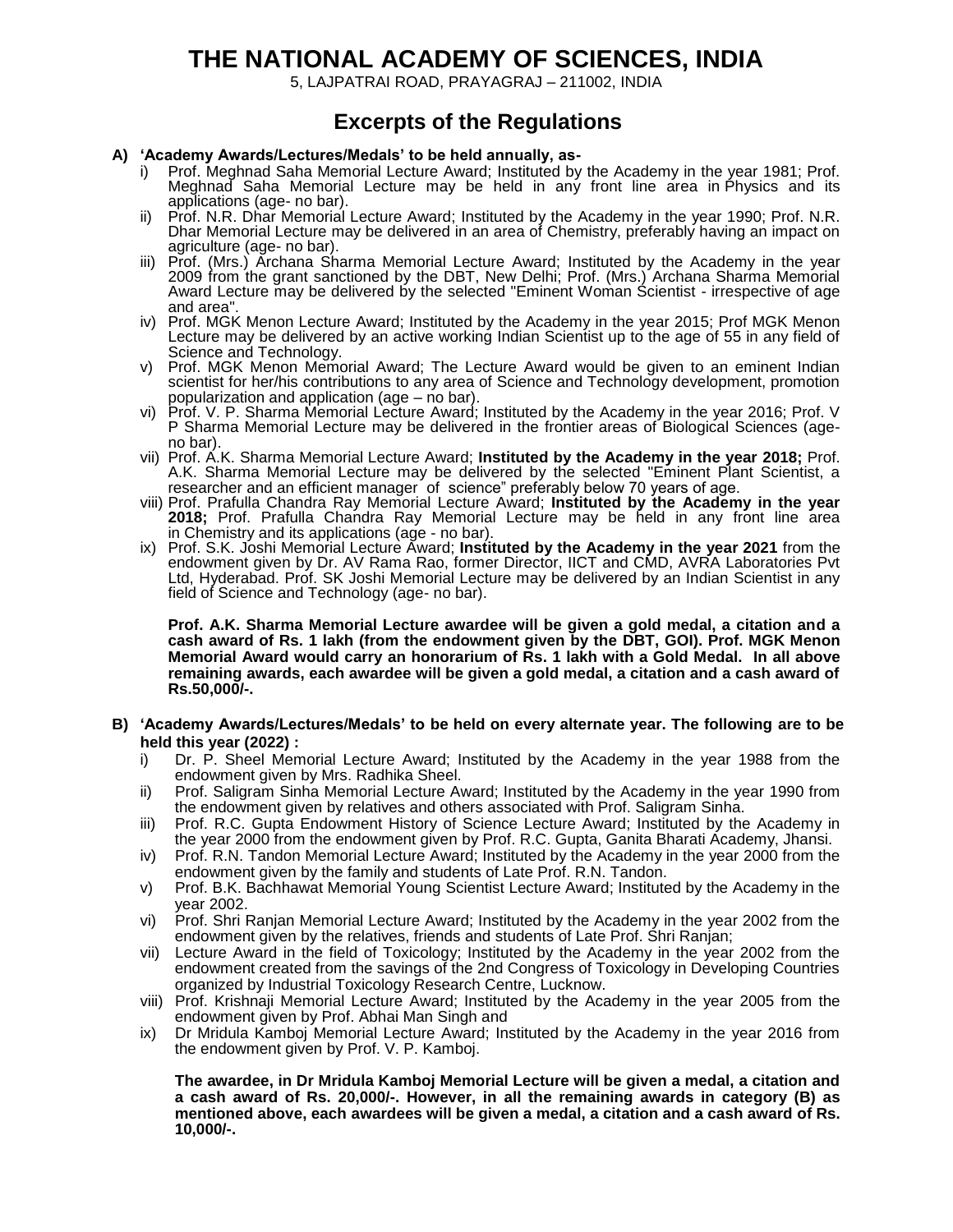The subject areas for these various lectures are given as under-

- i) Dr. P. Sheel Memorial Lecture for making significant contributions in science & technology for social development with special reference to societal development may be delivered in any area like Health, Energy, Communication, Agriculture etc. provided that the award will not be repeated in the same area before nine years.
- ii) Prof. Salig Ram Sinha Memorial Lecture may be delivered in any front line topic in Plant Sciences with special reference to Plant Pathology.
- iii) Prof. R.C. Gupta Endowment History of Science Lecture may be delivered in any area encompassing History of Science.
- iv) Prof. R.N. Tandon Memorial Lecture may be delivered in any area in Plant Sciences.
- v) Prof. B.K. Bachhawat Memorial Young Scientist Lecture may be delivered in the area of Biological Sciences including Medical Sciences. The awardee scientist for Prof. B.K. Bachhawat Memorial Young Scientist Lecture award should be below the age of 40 years.
- vi) Prof. Shri Ranjan Memorial Lecture may be delivered in the area of Plant Molecular Biology.
- vii) Award Lecture in the field of Toxicology may be delivered in the area of Toxicology (in the broadest sense).
- viii) Prof. Krishnaji Memorial Lecture in the area of Experimental Physics and Instrumentation to an Indian citizen who has made commendable contributions in the area.
- ix) Dr Mridula Kamboj Memorial Lecture Award may be delivered in any area of Biomedical **Sciences**

#### **General norms for holding the lectures**

- i) Nominations for the aforesaid lectures will be made by the Fellows of the Academy. The awardees will be selected by the Council in accordance with the regulations as may be made from time to time.
- ii) The awardees will be called upon to deliver a lecture at a date, time and place as decided by the Council.
- iii) The awardee would be required to supply a written script of her/his lecture which the Academy would suitably publish.
- iv) The Academy shall bear the cost of travel of the awardee from her/his place of work/residence to the place of lecture and back as per rules of the Academy.

### **PAST RECIPIENTS OF THE AWARDS/LECTURES/MEDALS**

#### **Prof. Meghnad Saha Memorial Lecture Awardees**

**Prof. Govind Swarup,** Radio Astronomy Centre, Tata Institute of Fundamental Research, Bombay **Prof. A.P. Mitra,** Director-General, Council for Scientific & Industrial Research, New Delhi

**Prof. M.G.K. Menon,** 77, Lodi Estate, New Delhi

**Prof. Virendra Singh,** Director, Tata Institute of Fundamental Research, Mumbai

**Prof. S.K. Joshi,** Former Director General, CSIR, New Delhi

**Dr. R. Chidambaram**, Chairman, Atomic Energy Commission & Secretary, Department of Atomic Energy, Mumbai

**Prof. T.V. Ramakrishnan**, Deptt. of Physics, Indian Institute of Science, Bangalore

**Prof. K. Kasturirangan,** Director, National Institute of Advanced Studies, Indian Institute of Science Campus, Bangalore

**Prof. Sushanta Dattagupta**, Formerly Director, S.N. Bose National Centre for Basic Sciences, Kolkata **Prof. Bikash C. Sinha,** Director, VECC & Saha Institute of Nuclear Physics, Kolkata

**Prof. Ajay K. Sood,** Chairman, Division of Physical & Mathematical Sciences, Professor, Department of

Physics, Indian Institute of Science, Bangalore

**Dr. Satinder Kumar Sikka,** DAE Homi Bhabha Chair Professor, Bhabha Atomic Research Centre, Mumbai

**Prof. Bimla Buti,** Director, Centre for Science & Society, New Delhi.

**Prof. Anil Kakodkar**, Formerly Chairman, AEC, Flat no. 1104, Building no. 5, Accolade Cooperative Housing Society, Hajuri Dargah Road, Behind LIC, Tahane West, Mumbai

**Dr. Sandip P. Trivedi,** Director & Sr. Professor, TIFR, Mumbai.

**Prof. Anurag Sharma,** IIT Delhi, New Delhi

**Dr. Srikumar Banerjee,** Chancellor, Bhabha Atomic Research Centre, Mumbai

**Prof. Ajoy K. Ghatak,** Former Professor of Physics at IIT Delhi, New Delhi

**Dr. N. Mukunda**, Formerly Professor, Indian Institute of Science, Bangalore

**Prof. V. Ram Gopal Rao**, Director, IIT, Delhi, Hauz Khas, New Delhi

#### **Prof. N.R. Dhar Memorial Lecture Awardees**

**Prof. R.C. Mehrotra,** Professor Emeritus, Chemistry Department, University of Rajasthan, Jaipur **Dr. N.S. Randhawa,** Former Director General, Indian Council of Agricultural Research, New Delhi **Prof. C.N.R. Rao,** President, Jawaharlal Nehru Centre for Advanced Scientific Research, I.I.Sc. Campus, **Bangalore** 

**Prof. Rajinder Kumar**, Department of Chemical Engineering, I.I.Sc., Bangalore

**Prof. M.M. Sharma,** Kothari Research Professor, J.N. Centre for Advanced Research, Mumbai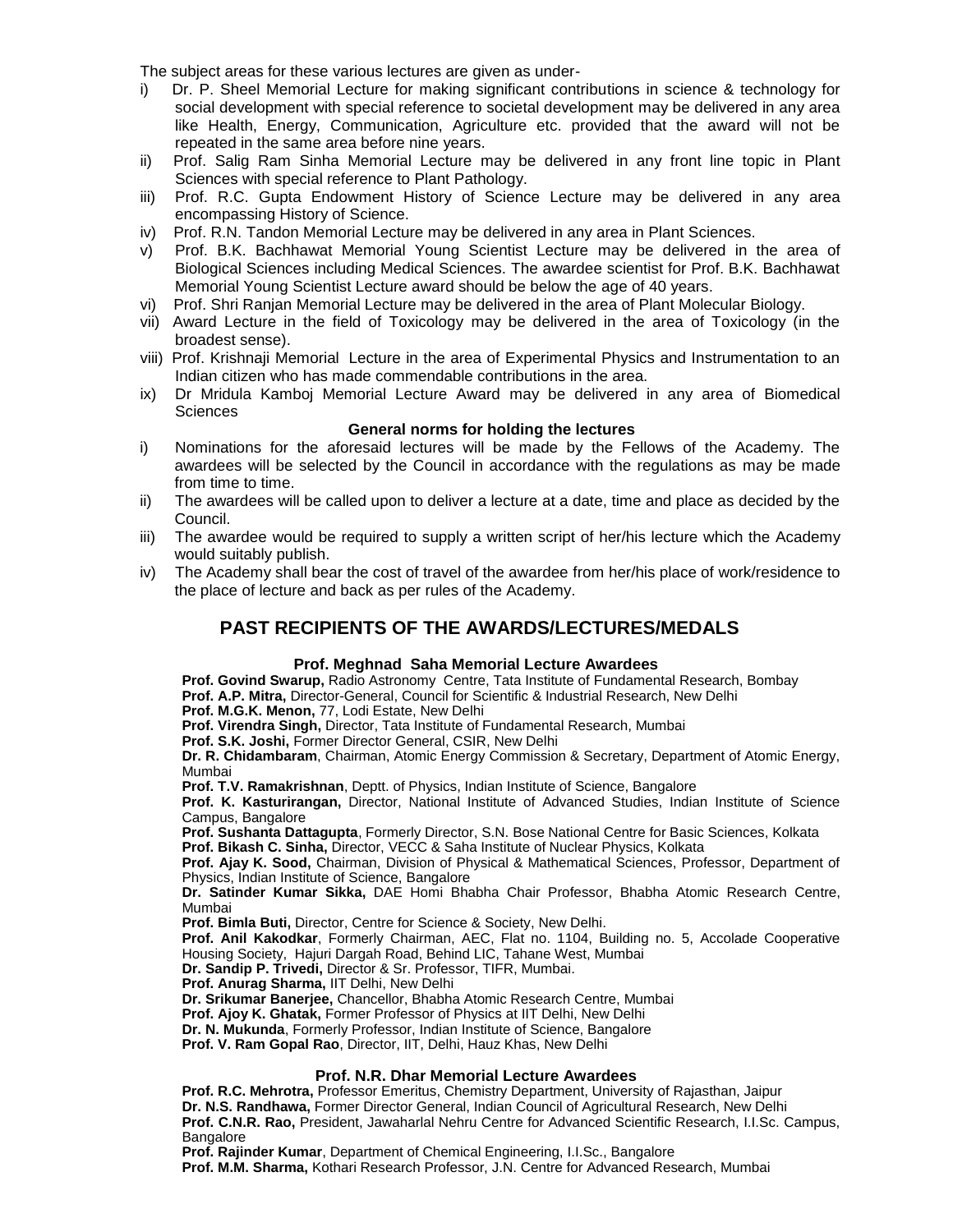**Prof. J.P. Mittal,** Director, Chemistry & Isotope Group, Bhabha Atomic Research Centre, Trombay, Mumbai

**Prof. Girjesh Govil,** DAE-BRNS Senior Scientist, Department of Chemical Sciences, Tata Institute of Fundamental Research, Mumbai

**Prof. C.L. Khetrapal**, Director, Centre of Biomedical Magnetic Resonance, Sanjay Gandhi P.G. Institute of Medical Sciences, Lucknow

**Dr. Anil Kumar,** Scientist, Physical Chemistry Division, National Chemical Laboratory, Pune

**Prof. Ashok Misra,** Former Director, IITB, 68 Adarsh Vista, Basavan Nagar, Vibuthipura, Bangalore

**Prof. Goverdhan Mehta,** Honorary Professor and CSIR Bhatnagar Fellow, Department of Organic Chemistry, Indian Institute of Science, Bangalore

**Dr. S. Swaminathan,** Head, Polymer Chemistry Division, National Chemical Laboratory, Pune.

**Prof. P. Balram**, Professor (Emeritus), Molecular Biophysics Unit, Indian Institute of Science, Bangalore **Dr. R.A. Mashelkar,** National Research Professor, NCL, Pune.

**Dr. Madhu Dikshit,** Director, CSIR-CDRI, Lucknow

**Dr. A.K. Nangia,** Director, National Chemical Laboratory, Pune

**Prof. V. Chandrasekhar,** Centre Director, TIFR Hyderabad, Hyderabad

**Dr. Rakesh K Mishra,** Director, CCMB, Hyderabad

**Dr. Avesh K. Tyagi**, Associate Director, Chemistry Group, BARC, Mumbai-400085

#### **Prof. Archana Sharma Memorial Lecture Awardees**

**Prof. (Mrs.) Manju Sharma,** Former Secretary, Govt. of India; President & Executive Director, Indian Institute of Advanced Research, Gandhinagar; Res. B9/6476 FF, Vasant Kunj, New Delhi-110070

**Prof. Veena Tandon,** Department of Zoology, North Eastern Hill University, Shillong

**Prof. (Mrs.) Kasturi Datta**, DBT Distinguished Biotechnology, Professor, School of Environmental Sciences, Adjunct Professor, Special Centre for Molecular Medicine, Jawaharlal Nehru University, New Delhi

**Prof. Mahtab Bamji,** INSA Hon. Scientist, Dangoria Charitable Trust, Hyderabad

**Prof. Chandrima Saha,** Director, National Institute of Immunology, Aruna Asaf Ali Marg, New Delhi

**Prof. Sneh Bhargava,** Professor Emeritus and Formerly Director, AIIMS, New Delhi

**Dr. Suchitra Banerjee,** Chief Scientist, Plant Biotechnology Division, CSIR-CIMAP, Lucknow

**Prof. Rohini M. Godbole,** Centre for High Energy Physics, IISc, Bangalore. **Prof. Jaya Sivaswami Tyagi,** AIIMS, New Delhi.

**Dr. Nilima A. Kshirsagar,** National Chair Clinical Pharmacology, ICMR, New Delhi

**Prof. Paramjit Khurana**, Department of Plant Molecular Biology, University of Delhi, South Campus, New Delhi

**Dr. Subhra Chakraborty,** Staff scientist-VII, NIPGR, Aruna Asif Ali Marg, New Delhi

**Dr. K. Indira Priyadarsini,** DAE, Raja Ramanna Fellow, UM-DAE Centre for Excellence in Basic Sciences, University of Mumbai, Mumbai

#### **Prof. M.G.K. Menon Lecture Awardees**

**Prof. Balram Bhargava,** Department of Cardiology, All India Institute of Medical Sciences, Ansari Nagar, New Delhi – 110029

**Dr. T.R. Sharma,** Director, ICAR-National Research Centre on Plant Biotechnology, Pusa Campus, New Delhi

**Dr. Ajay K. Parida,** Director, ILS, Bhubaneswar

**Dr. V. Ramgopal Rao,** Director, IIT Delhi, New Delhi

**Dr. Nikhil Tandon,** Professor, Department of Endocrinology & Metabolism, AIIMS, New Delhi

**Prof. Amit P. Sharma,** Director, ICMR-NIMR, Sector-8, Dwaraka, New Delhi

**Dr. Anil Bhardwaj,** Director, Physical Research Laboratory, A Unit of Department of Space, Govt. of India, Ahmedabad

#### **Prof. M.G.K. Menon Memorial Awardees**

**Prof. Govind Swarup, FRS,** Former Director, NCRA/GMRT, TIFR, Pune

**Prof. P N Tandon,** President, National Brain Research Society, Manesar.

**Prof. Manju Sharma,** Former Secretary to GOI, New Delhi

**Dr. K. Kasturirangan,** Chairman, Raman Research Institute Council, Bangalore

**Prof. C.N.R. Rao,** Linus Pauling Research Professor, Jawaharlal Nehru Centre for Advanced Scientific Research, Bangalore

**Prof. Vijayalakshmi Ravindranath,** Director, Centre for Brain Research, Indian Institute of Science, Bangalore

**Prof. Ashok Misra,** NASI Platinum Jubilee Chair Professor at IISc Bangalore, Bengaluru

#### **Prof. V.P. Sharma Memorial Lecture Awardees**

**Dr. Padmanaban Govindarajan,** INSA Senior Scientist/Hon. Professor, Indian Institute of Science, Bangalore; Senior Science and Innovation Advisor, BIRAC, DBT, New Delhi

**Dr. V.P. Kamboj,** Chairman, BCIL, New Delhi

**Dr. Neena Valecha,** Director, ICMR-NIMR, New Delhi

**Prof. Veena Tandon,** NASI Senior Scientist Platinum Jubilee Fellow, Biotech Park, Lucknow

**Dr. Ramesh Chand Dhiman,** Senior Consultant, Former Scientist 'G'& ICMR-NIMR, Sector-8, Dwaraka, New Delhi

**Dr. M.V. Padma Srivastava,** Professor and Head, Department of Neurology, Chief,Neurosciences Center, AIIMS, New Delhi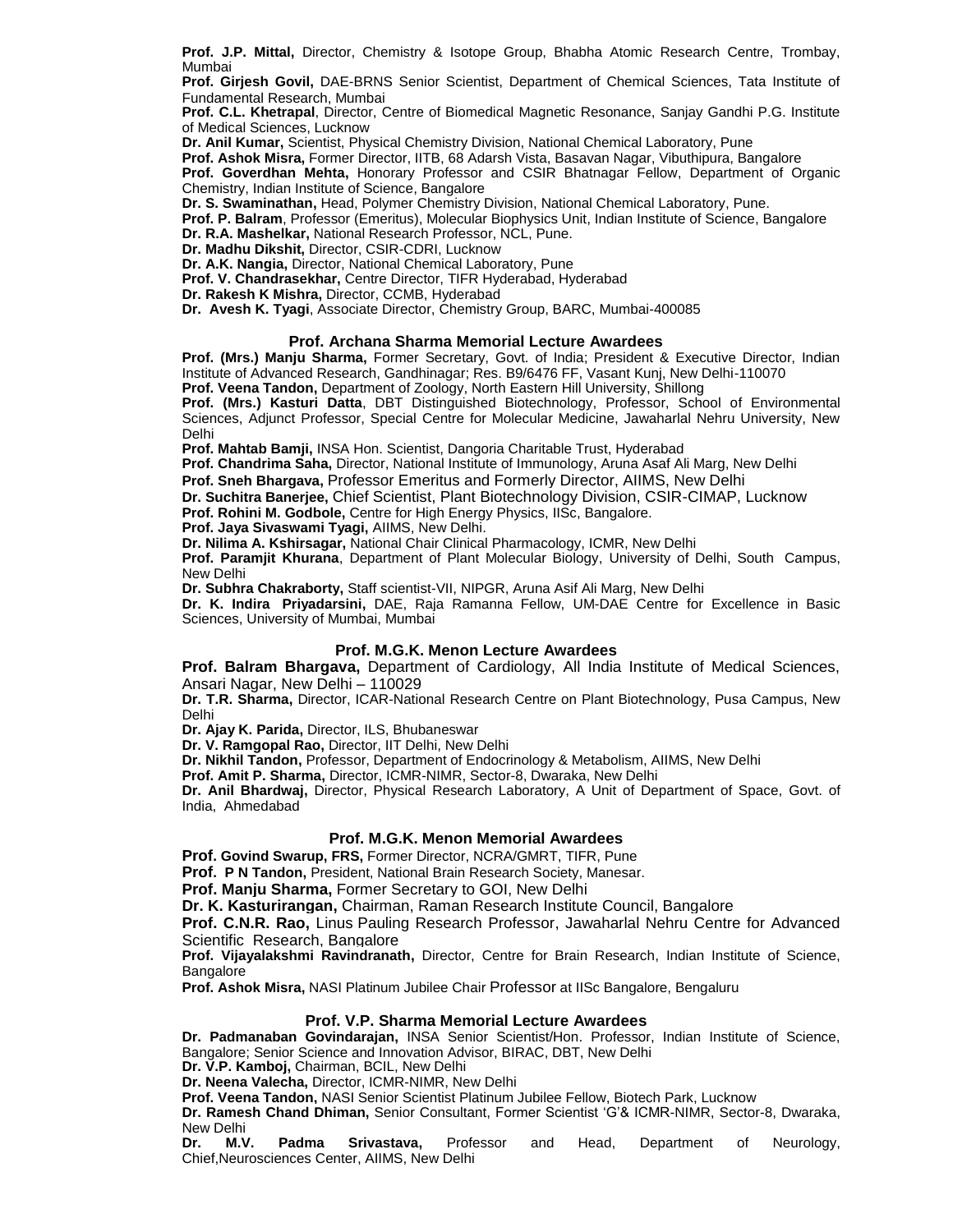#### **Prof. A.K. Sharma Memorial Lecture Awardee**

**Prof. Asis Datta,** Former NASI Platinum Jubilee Chair Distinguished Professor & Former Director, NIPGR, New Delhi

**Prof. Sudhir K. Sopory,** Formerly Vice Chancellor, JNU, New Delhi

**Prof. Akhilesh K. Tyagi,** Professor, Department of Plant Molecular Biology, University of Delhi, South Campus, New Delhi

**Prof. Pramod Tandon,** Former CEO, Biotech Park, Lucknow

#### **Prof. Prafulla Chandra Ray Memorial Lecture Awardee**

**Prof. Animesh Chakravorty,** Emeritus Professor, Indian Association for the Cultivation of Science, Kolkata

**Dr. A.V. Rama Rao,** Chairman & Managing Director, AVRA Laboratories, Hyderabad

**Prof. Seyed Ehtesham Hasnain**, Vice Chancellor and Professor, JH-IMM, Jamia Hamdard, Hamdard Nagar, New Delhi

**Dr. Ved Prakash Kamboj,** NASI Hon. Scientist, Biotech Park, Kursi Road, Lucknow-226021

#### **Prof. S.K. Joshi Memorial Lecture Awardee**

**Prof. Man Mohan Sharma,** Former Director, Institute of Chemical Technology (UDCT), Mumbai

#### **Dr. P. Sheel Memorial Lecture Awardees**

**Dr. S.P. Gon Chowdhury**, Deptt. of Science, Technology & Environment, Govt. of India **Dr. C.V. Seshadri**, Director, Sri A.M.M. Murugappa Chettiar Research Centre, Madras **Prof. G.S. Venkataraman,** Director, DBT Centre for BGA Biofertilizer, School of Biological Sciences, Madurai Kamraj University, Madurai

**Dr. N.H. Antia**, Chairman & Director, Foundation for Research in Community Health, Mumbai

**Dr. Ashok Jhunjhunwala,** Head, Deptt. of Electrical Engineering, I.I.T., Chennai

**Dr. Anil Joshi,** Himalayan Environmental Studies and Conservation Organization, Village – Ghisarapalli, P.O. Nehuwala Via Majra, Dehradun (Uttaranchal)

**Prof. Sneh Bhargava,** Formerly Director, AIIMS, A-103, New Friends Colony, New Delhi - 110065

**Dr. S. Ayyappan,** Secretary, DARE & Director General, ICAR, New Delhi

**Prof. Balram Bhargava,** Department of Cardiology, AIIMS, New Delhi.

**Dr. R. Balasubramanina,** Director, Institute of Mathematical Sciences, Chennai

**Dr. Renu Swarup**, Secretary, Govt. of India, DBT, New Delhi

**Prof. Bina Ravi,** Senior Professor of Surgery and Chair, Integrated Breast Care Centre, AIIMS Rishikesh

#### **Professor Saligram Sinha Memorial Lecture Awardees**

**Prof. K.S. Bilgrami**, Head, PG Department of Botany, Bhagalpur University, Bhagalpur

**Prof. (Mrs) Archana Sharma,** CAS in Botany, University of Calcutta, Calcutta

**Prof. Deepak Pental,** Professor of Genetics and Director, Centre for Genetic, Manipulation of Crop Plants, University of Delhi, New Delhi

**Prof. S.K. Sopory**, I.C.G.E.B., Aruna Asaf Ali Marg, New Delhi

**Prof. C. Manoharachary**, Emeritus Scientist (CSIR), Department of Botany

Osmania University, Hyderabad

**Prof. Pramod Tandon,** Formerly V.C., NEHU; Professor, Deptartment of Botany, North Eastern Hill University, Shillong

**Prof. Madhav D. Gadgil,** Former Professor, IISc, Bangalore

**Prof. Arun Kumar Pandey**, University of Delhi, Delhi

**Prof. K.V. Peter,** Trustee, Federal Ashwas Trust, Kuruppacharil, TC-12/1309 Mullakkara, P.O. Mannuthy, **Thrissur** 

#### **Prof. R.C. Gupta Endowment History of Science Lecture Awardees**

**Prof. Deepak Kumar**, Zakir Husain Centre for Educational Studies, School of Social Sciences, Jawaharlal Nehru University, New Delhi

**Prof. B.V. Subbarayappa,** Past President, IUHPS, KT-3, Apts. 301, 14th Cross,8th Block, Jaya Nagar, **Bangalore** 

**Dr. A.K. Bag,** Advisor (History of Science), Indian National Science Academy, Bahadur Shah Zafar Marg, New Delhi - 110002

**Prof. Rajesh Kochar,** Formerly Director & Scientist, National Institute of Science, Technology and Development Studies (CSIR), New Delhi

**Dr. P.P. Divakaran,** Adjunct Professor, Chennai Mathematical Institute, Chennai

**Prof. K. Ramasubramanian,** Cell for Indian Science & Technology in Sanskrit, IIT Bombay, Mumbai.

**Prof. H.Y. Mohan Ram,** Formerly Professor of Botany, University of Delhi, Delhi.

**Prof. P.N. Tandon**, President, National Brain Research Centre, Manesar, Haryana.

**Dr. Nitya Anand,** Former Director, CDRI, Lucknow.

**Prof. Satya Deo,** Honorary Scientist, HRI, Allahabad

**Prof. V.S. Ramamurthy,** Emeritus Professor, National Institute of Advanced Studies, Bengaluru

#### **Prof. R.N. Tandon Memorial Lecture Awardees**

**Prof. Anupam Varma,** Dean & Joint Director (Edn.), Indian Agricultural Research Institute, New Delhi **Prof. H.N. Verma,** Professor & Head, Department of Botany, Lucknow University, Lucknow **Prof. H.Y. Mohan Ram**, Formerly Professor of Botany, D.U., 194, SFS DDA Flats, S.P. Mukherjee Nagar, Delhi

**Dr. Paramvir Singh Ahuja,** Directror, Institute of Himalayan Bioresource Technology, Palampur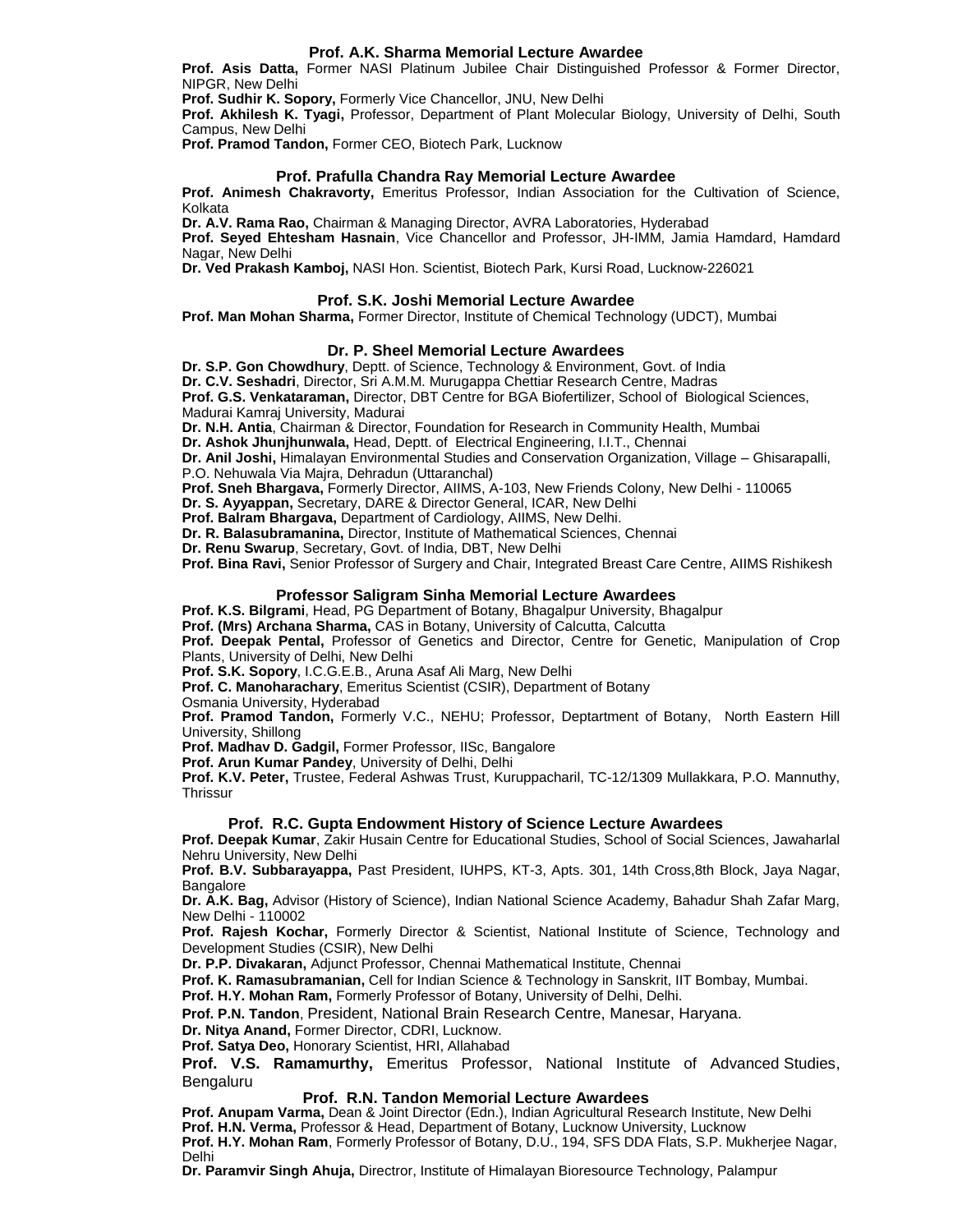**Prof. Pramod Tandon,** Vice-Chandellor, North-Eastern Hill University, Shillong

**Prof. L.C. Rai,** CAS in Botany, Banaras Hindu University, Varanasi

**Prof. S.K. Sopory,** Vice-Chancellor, Jawaharlal Nehru University, New Delhi

**Prof. A.N. Purohit**, Formerly Vice-Chancellor, HNB Garhwal University, Dehradun

**Prof. Anil K. Tripathi,** Director, CIMAP, Lucknow

**Dr. Sanjay Kapoor,** University of Delhi South Campus, New Delhi

**Dr. S.K. Barik,** Director, CSIR-NBRI, Lucknow

#### **Prof. B.K. Bachhawat Memorial Young Scientist Lecture Awardees**

**Dr. Pratima Srivastava,** Scientist C, Pharmaco Kinetics and Metabolism Division, CDRI, Lucknow **Dr. Amita Gupta,** Department of Biochemistry, University of Delhi, South Campus, Benito Juarez Road, New Delhi

**Dr. Amit P. Sharma,** Group Leader, Structural and Computational Biology Group, Internatioal Centre for Genetic Engineering & Biotechnology, New Delhi

**Dr. (Smt.) Saman Habib,** Scientist E-1, Division of Molecular & Structural Biology, Central Drug Research Institute, Lucknow

**Dr. Ashish Arora,** Scientist, Central Drug Research Institute, Lucknow

**Dr. Mukesh Jain,** Staff Scientist III, NIPGR, New Delhi

**Dr. Anindita Ukil,** Assistant Professor, Department of Biochemistry, University of Calcutta, Kolkata

**Dr. Sanjeev Das,** Staff Scientist V, National Institute of Immunology, New Delhi

**Dr. Swarup Kumar Parida**, NIPGR, New Delhi

**Dr. Timir Tripathi,** Asst. Prof. (Selection Grade), Dept. of Biochemistry, North-Eastern Hill university, Shillong

#### **Professor Shri Ranjan Memorial Lecture Awardees**

**Dr. L.M.S. Palni,** Sr. Scientific Advisor-Biotechnology & Project Director, State Biotechnology Programme, U.S. Nagar, Uttarakhand

**Prof. Jitendra Pal Khurana,** Coordinator (UGC-SAP), Dept. of Plant Molecular Biology, University of Delhi South Campus, New Delhi

**Dr. Sunil Kumar Mukherjee,** Associate Scientist, Plant Molecular Biology Group, International Centre for Genetic Engineering & Biotechnology, New Delhi

Prof. Deepak Pental, Vice-Chancellor, University of Delhi, New Delhi

**Prof. Akhilesh K. Tyagi,** Director, NIPGR, New Delhi

**Prof. Paramjit Khurana,** Department of Plant Molecular Biology, University of Delhi South Campus, New Delhi

**Prof. Madhoolika Agrawal,** Department of Botany, BHU, Varanasi

**Prof. L.C. Rai,** BHU Distinguished Professor, BHU, Varanasi

**Dr. Sanjay Kumar**, Director, CSIR-Institute of Himalayan Bioresources Technology, Palampur

#### **Award Lecture in the field of Toxicology**

**Dr. P.S. Chauhan,** Formerly Head, Cell Biology Division, Emeritus Medical Scientist (ICMR), Biosciences Group, Bhabha Atomic Research Centre, Trombay, Mumbai

**Prof. P.K. Seth**, C.E.O. Biotech Park, Sector G, Jankipuram, Kursi Road, Lucknow

**Prof. Alok Dhawan,** Scientist EII, Development Toxicology Division, Industrial Toxicology Research Centre, Lucknow

**Dr. Devendra Parmar,** Scientis F & Head, Developmental Toxicology Division, Indian Institute of Toxicology Research, Lucknow

**Prof. Nikhil Tandon,** Endocrinology & Metabolism Dept., AIIMS, New Delhi

**Prof. K.C. Gupta**, Director, Indian Institute of Toxicology Research, Lucknow

**Prof. Pramod Garg,** Dept. of Gastroenterology, AIIMS, New Delhi

**Dr. Aditya Bhushan Pant**, Principal Scientist, CSIR-IITR, Lucknow

**Dr. Mukul Das**, Advisor, Shriram Inst. of Industrial Research, 19 University Road, Delhi

#### **Prof. Krishnaji Memorial Lectrue Awardees**

**Prof. M.G.K. Menon,** Adviser, iSRO, Department of Space, Govt. of India, K-5 (Rear), Hauz Khas, New Delhi

**Prof. Suresh Chandra,** NASI-Senior Scientist Platinum Jubilee Fellow, Physics Department, Banaras Hindu University, Varanasi

**Pror. S.K. Joshi,** NASI Platinum Jubilee Chair, National Physical Laboratory, New Delhi

**Prof. M. Vijayan,** Molecular Biophysics Unit, Indian Institute of Science, Bangalore

**Prof. Govind Swarup,** Formerly INSA Honorary Scientist & Director, NCRA/GMRT, Pune

**Dr. K. Kasturirangan,** Hon. Distinguished Advisor, ISRO

**Prof. H.S. Mani,** Adjunct Professor, Chennai Mathematical Institute, Chennai

**Prof. Jayant Narlikar,** Emeritus Professor, Inter-University Centre for Astronomy and Astrophysics, Pune University Campus, Pune

#### **Dr. Mridula Kamboj Memorial Lectrue Awardee**

**Dr. MV Padma Srivastava,** Professor of Neurology, AIIMS, New Delhi **Dr. Smita Dilip Mahale,** Scientist G and Director, ICMR-National Institute for Research in Reproductive Health, Mumbai

**Dr. Shally Awasthi,** Professor and Head, Dept. of Pediatrics, KGMC, Lucknow